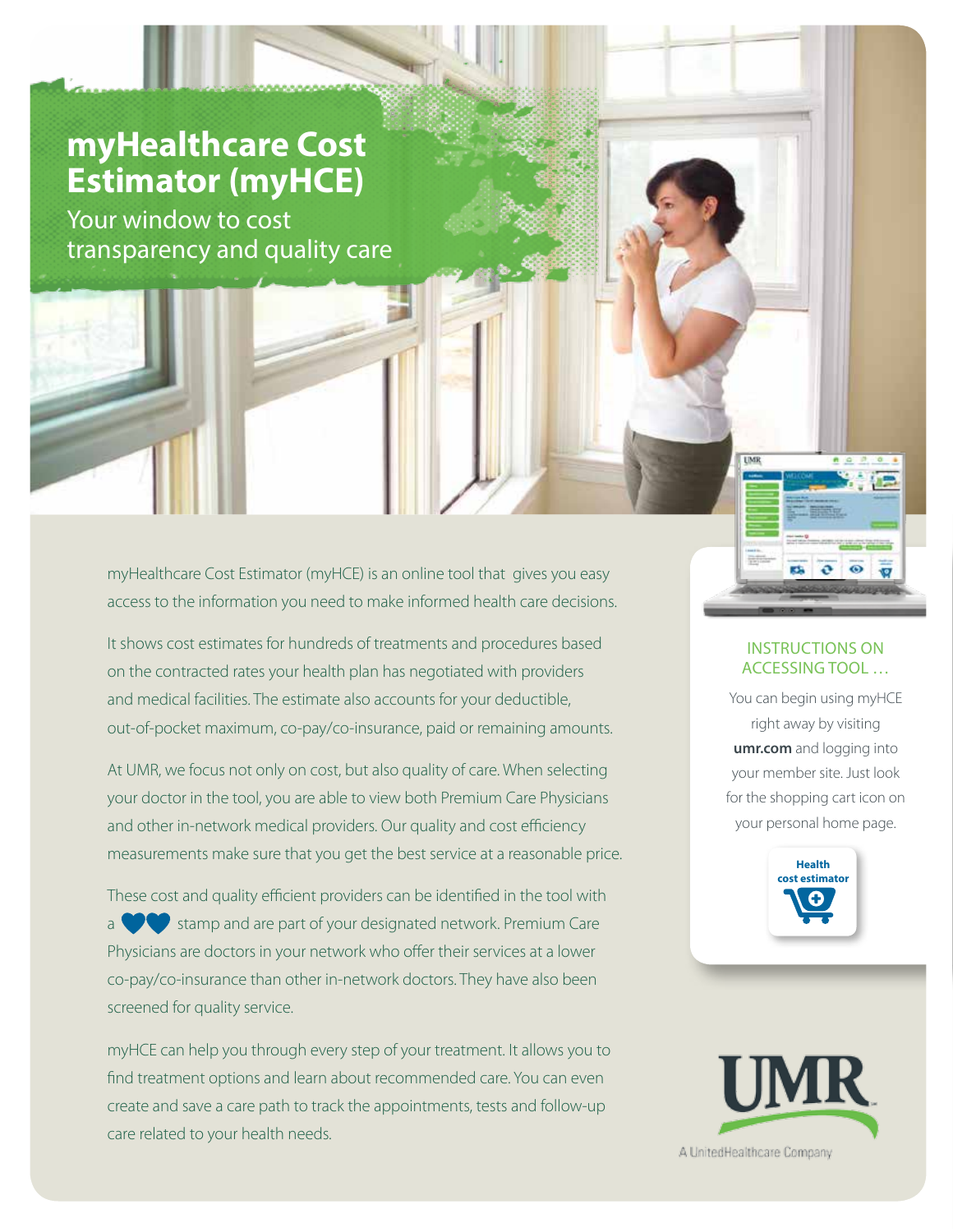### **Simple and easy to use**

myHCE is user friendly. It's based on four key elements we call the **Four Ps**:

- **• PROCEDURE:** Look up treatments and services specific to your needs with the easy-to-use search engine
- **• PRICE:** Compare estimated prices of your treatment options to make a decision that fits your budget
- **• PROVIDER:** View quality and cost efficiency measurements for both Premium Care Physicians and non-Premium Care Physicians
- **• PLACE:** Locate providers in the area you choose and view maps and print directions

myHCE is also convenient. You can get your cost estimates from home or any other location with online access.

## **How to use myHealthcare Cost Estimator (myHCE):**

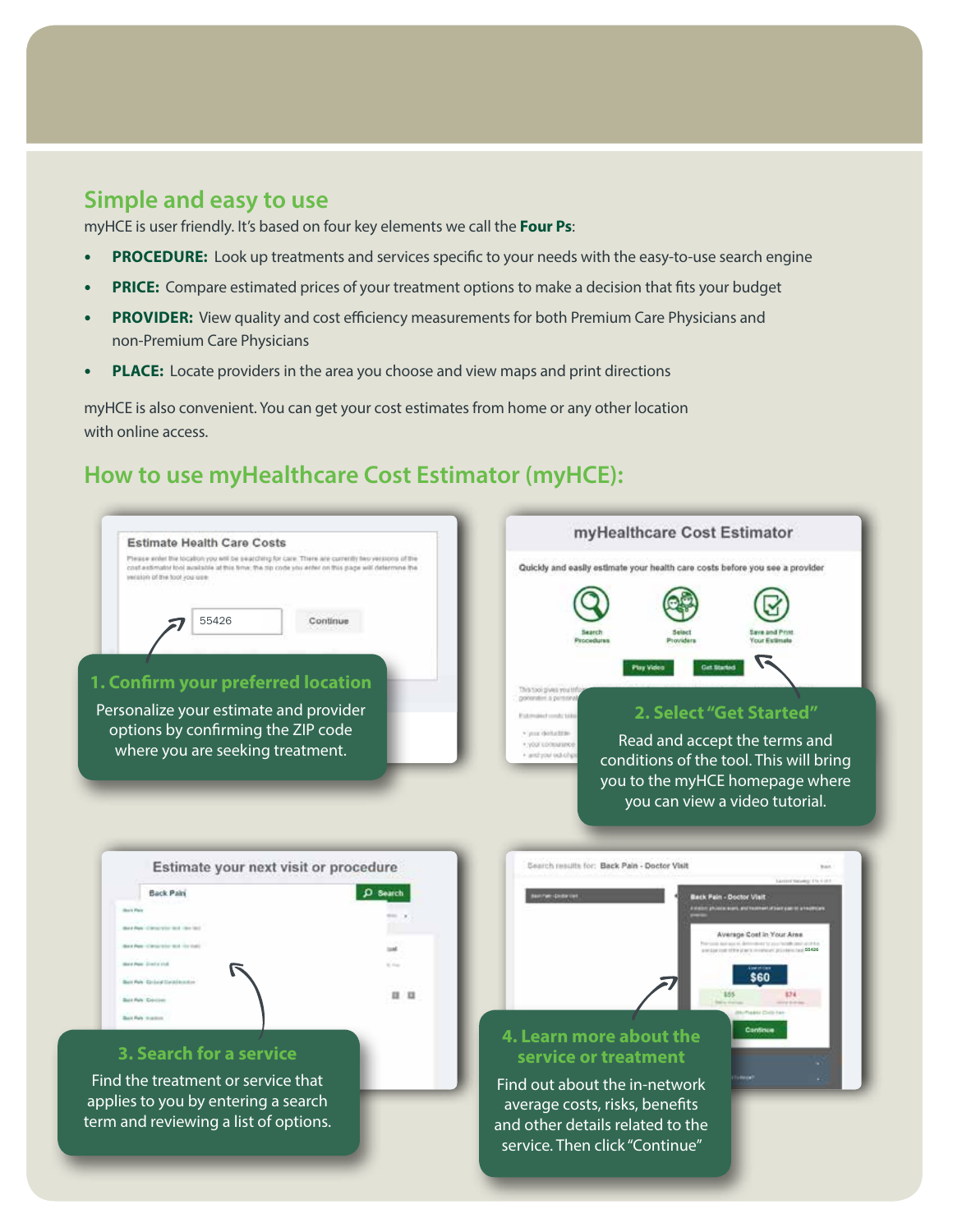#### **5. Research and compare doctors**

Look for a Premium Care Physician  $\heartsuit\heartsuit$ in your desired location. Premium Care Physicians may charge you a lower co-pay/co-insurance and are certified based on high quality service. You can compare multiple Premium Care Physicians and other doctors to find one that suits you.

**DOM: NO. 09995** 

**Belevit Physician** 

 $$25$ 

Compare Back Pain - Doctor Visit

**Great Work** 

≗

Exin

G

Your Final Estimate:

Enlisten of What Parker<br>Your Health Play VIS For

Estmand Cubol Pocket

Intelligible **Second New York** 

Your Final Estimate: Back Pain - Doctor Visit

 $+164$ 

\$145

\$120

 $$25$ 

**k Pain - Doctor Vielt +** 

Back Pain - Doctor Visit **Ballis For Service** 

 $145$ 

\$145

maging him, 2145-3178

(a) [] First Practice []

 $\overline{\mathcal{L}}$ 

\$178

\$153

#### **6. Select a doctor**

Personalize your estimate even more by choosing the doctor that meets your needs. You can view cost differences for Premium Care Physicians vs. non-Premium Care Physicians.

#### Go to your UMR account to view previous account activity.

#### **7. View your final cost estimate**

You will now have an estimate based on your location, choice of provider (Premium Care Physician) and remaining out-of-pocket costs for the year.

- Continued on back -